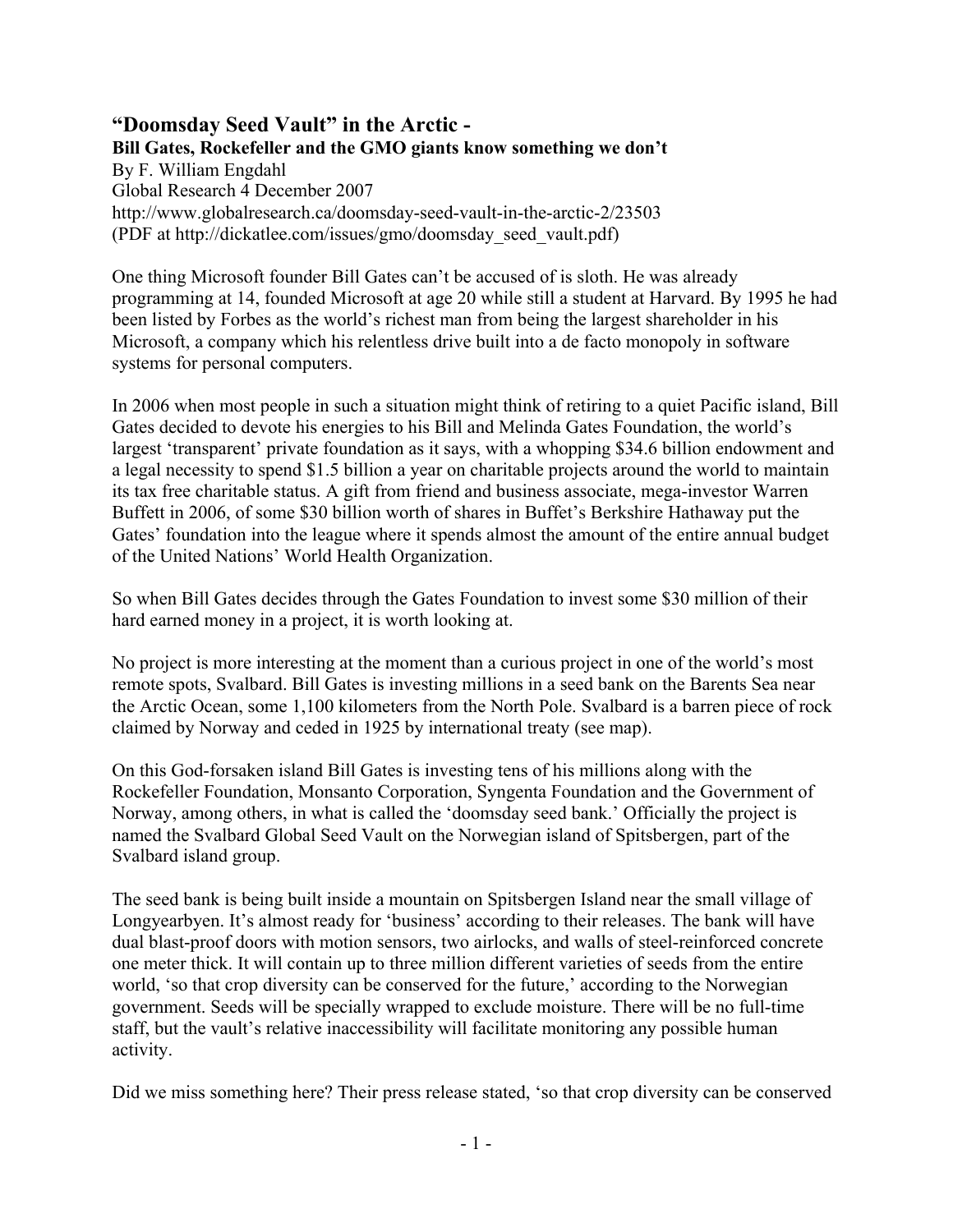for the future.' What future do the seed bank's sponsors foresee, that would threaten the global availability of current seeds, almost all of which are already well protected in designated seed banks around the world?

Anytime Bill Gates, the Rockefeller Foundation, Monsanto and Syngenta get together on a common project, it's worth digging a bit deeper behind the rocks on Spitsbergen. When we do we find some fascinating things.

The first notable point is who is sponsoring the doomsday seed vault. Here joining the Norwegians are, as noted, the Bill & Melinda Gates Foundation; the US agribusiness giant DuPont/Pioneer Hi-Bred, one of the world's largest owners of patented genetically-modified (GMO) plant seeds and related agrichemicals; Syngenta, the Swiss-based major GMO seed and agrichemicals company through its Syngenta Foundation; the Rockefeller Foundation, the private group who created the "gene revolution with over \$100 million of seed money since the 1970's; CGIAR, the global network created by the Rockefeller Foundation to promote its ideal of genetic purity through agriculture change.

# **CGIAR and 'The Project'**

As I detailled in the book, *Seeds of Destruction* 1, in 1960 the Rockefeller Foundation, John D. Rockefeller III's Agriculture Development Council and the Ford Foundation joined forces to create the International Rice Research Institute (IRRI) in Los Baños, the Philippines. By 1971, the Rockefeller Foundation's IRRI, along with their Mexico-based International Maize and Wheat Improvement Center and two other Rockefeller and Ford Foundation-created international research centers, the IITA for tropical agriculture, Nigeria, and IRRI for rice, Philippines, combined to form a global Consultative Group on International Agriculture Research (CGIAR).

CGIAR was shaped at a series of private conferences held at the Rockefeller Foundation's conference center in Bellagio, Italy. Key participants at the Bellagio talks were the Rockefeller Foundation's George Harrar, Ford Foundation's Forrest Hill, Robert McNamara of the World Bank and Maurice Strong, the Rockefeller family's international environmental organizer, who, as a Rockefeller Foundation Trustee, organized the UN Earth Summit in Stockholm in 1972. It was part of the foundation's decades long focus to turn science to the service of eugenics, a hideous version of racial purity, what has been called The Project.

To ensure maximum impact, CGIAR drew in the United Nations' Food and Agriculture Organization, the UN Development Program and the World Bank. Thus, through a carefullyplanned leverage of its initial funds, the Rockefeller Foundation by the beginning of the 1970's was in a position to shape global agriculture policy. And shape it did.

Financed by generous Rockefeller and Ford Foundation study grants, CGIAR saw to it that leading Third World agriculture scientists and agronomists were brought to the US to 'master' the concepts of modern agribusiness production, in order to carry it back to their homeland. In the process they created an invaluable network of influence for US agribusiness promotion in those countries, most especially promotion of the GMO 'Gene Revolution' in developing countries, all in the name of science and efficient, free market agriculture.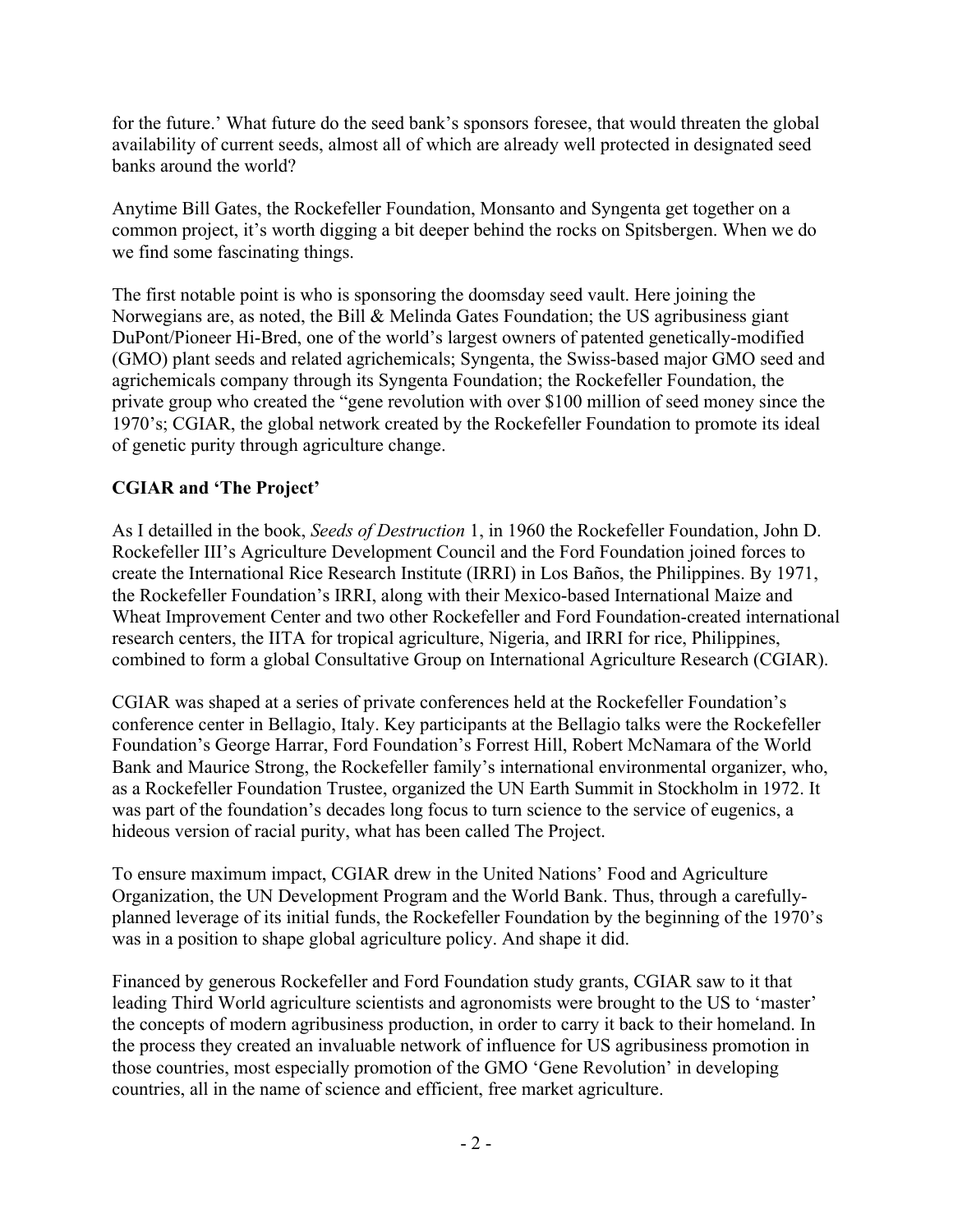#### **Genetically engineering a master race?**

Now the Svalbard Seed Bank begins to become interesting. But it gets better. 'The Project' I referred to is the project of the Rockefeller Foundation and powerful financial interests since the 1920's to use eugenics, later renamed genetics, to justify creation of a genetically-engineered Master Race. Hitler and the Nazis called it the Ayran Master Race.

The eugenics of Hitler were financed to a major extent by the same Rockefeller Foundation which today is building a doomsday seed vault to preserve samples of every seed on our planet. Now this is getting really intriguing. The same Rockefeller Foundation created the pseudoscience discipline of molecular biology in their relentless pursuit of reducing human life down to the 'defining gene sequence' which, they hoped, could then be modified in order to change human traits at will. Hitler's eugenics scientists, many of whom were quietly brought to the United States after the War to continue their biological eugenics research, laid much of the groundwork of genetic engineering of various life forms, much of it supported openly until well into the Third Reich by Rockefeller Foundation generous grants.2

The same Rockefeller Foundation created the so-called Green Revolution, out of a trip to Mexico in 1946 by Nelson Rockefeller and former New Deal Secretary of Agriculture and founder of the Pioneer Hi-Bred Seed Company, Henry Wallace.

The Green Revolution purported to solve the world hunger problem to a major degree in Mexico, India and other select countries where Rockefeller worked. Rockefeller Foundation agronomist, Norman Borlaug, won a Nobel Peace Prize for his work, hardly something to boast about with the likes of Henry Kissinger sharing the same.

In reality, as it years later emerged, the Green Revolution was a brilliant Rockefeller family scheme to develop a globalized agribusiness which they then could monopolize just as they had done in the world oil industry beginning a half century before. As Henry Kissinger declared in the 1970's, 'If you control the oil you control the country; if you control food, you control the population.'

Agribusiness and the Rockefeller Green Revolution went hand-in-hand. They were part of a grand strategy which included Rockefeller Foundation financing of research for the development of genetic engineering of plants and animals a few years later.

John H. Davis had been Assistant Agriculture Secretary under President Dwight Eisenhower in the early 1950's. He left Washington in 1955 and went to the Harvard Graduate School of Business, an unusual place for an agriculture expert in those days. He had a clear strategy. In 1956, Davis wrote an article in the Harvard Business Review in which he declared that "the only way to solve the so-called farm problem once and for all, and avoid cumbersome government programs, is to progress from agriculture to agribusiness." He knew precisely what he had in mind, though few others had a clue back then— a revolution in agriculture production that would concentrate control of the food chain in corporate multinational hands, away from the traditional family farmer. 3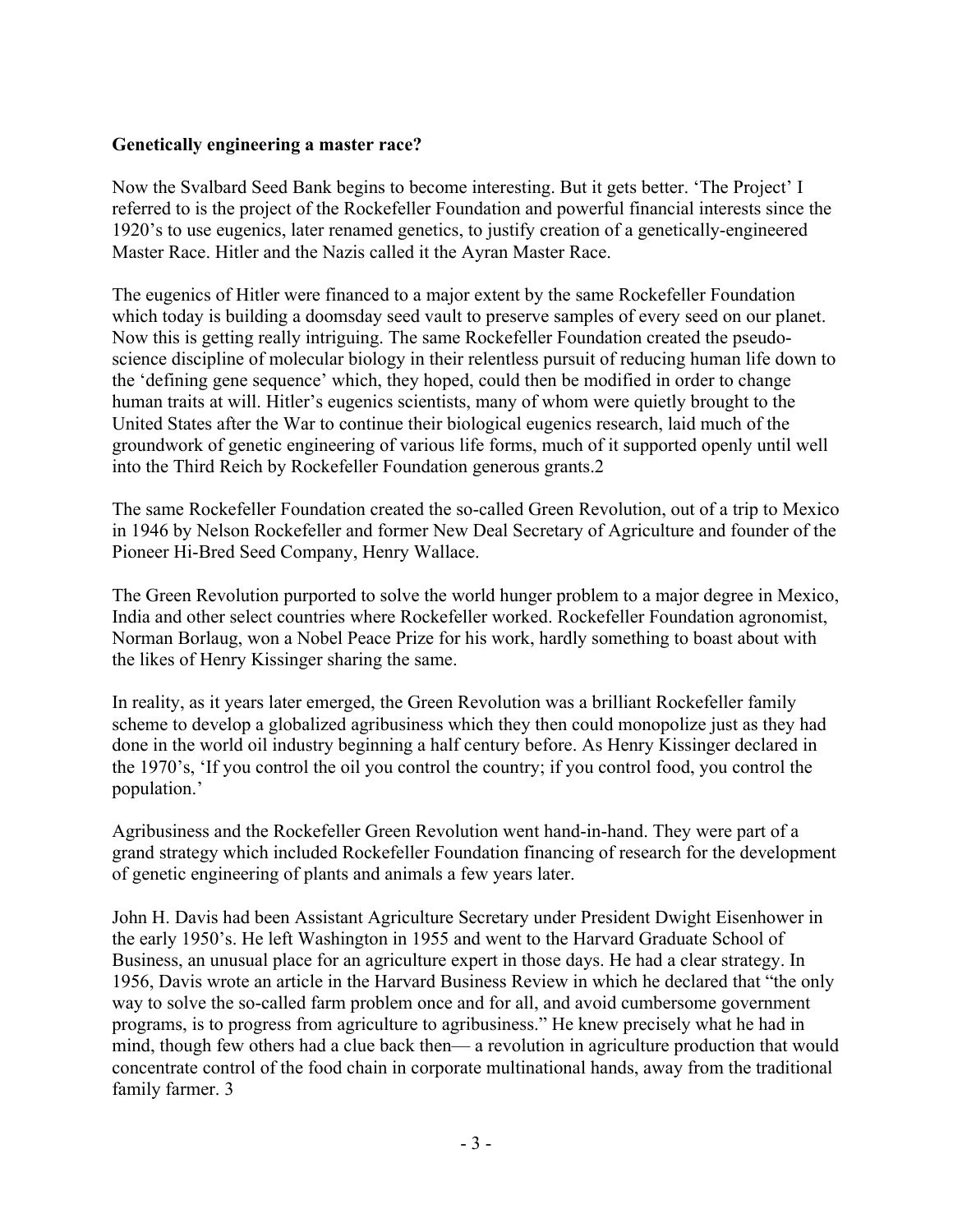A crucial aspect driving the interest of the Rockefeller Foundation and US agribusiness companies was the fact that the Green Revolution was based on proliferation of new hybrid seeds in developing markets. One vital aspect of hybrid seeds was their lack of reproductive capacity. Hybrids had a built in protection against multiplication. Unlike normal open pollinated species whose seed gave yields similar to its parents, the yield of the seed borne by hybrid plants was significantly lower than that of the first generation.

That declining yield characteristic of hybrids meant farmers must normally buy seed every year in order to obtain high yields. Moreover, the lower yield of the second generation eliminated the trade in seed that was often done by seed producers without the breeder's authorization. It prevented the redistribution of the commercial crop seed by middlemen. If the large multinational seed companies were able to control the parental seed lines in house, no competitor or farmer would be able to produce the hybrid. The global concentration of hybrid seed patents into a handful of giant seed companies, led by DuPont's Pioneer Hi-Bred and Monsanto's Dekalb laid the ground for the later GMO seed revolution. 4

In effect, the introduction of modern American agricultural technology, chemical fertilizers and commercial hybrid seeds all made local farmers in developing countries, particularly the larger more established ones, dependent on foreign, mostly US agribusiness and petro-chemical company inputs. It was a first step in what was to be a decades-long, carefully planned process.

Under the Green Revolution Agribusiness was making major inroads into markets which were previously of limited access to US exporters. The trend was later dubbed "market-oriented agriculture." In reality it was agribusiness-controlled agriculture.

Through the Green Revolution, the Rockefeller Foundation and later Ford Foundation worked hand-in-hand shaping and supporting the foreign policy goals of the United States Agency for International Development (USAID) and of the CIA.

One major effect of the Green Revolution was to depopulate the countryside of peasants who were forced to flee into shantytown slums around the cities in desperate search for work. That was no accident; it was part of the plan to create cheap labor pools for forthcoming US multinational manufactures, the 'globalization' of recent years.

When the self-promotion around the Green Revolution died down, the results were quite different from what had been promised. Problems had arisen from indiscriminate use of the new chemical pesticides, often with serious health consequences. The mono-culture cultivation of new hybrid seed varieties decreased soil fertility and yields over time. The first results were impressive: double or even triple yields for some crops such as wheat and later corn in Mexico. That soon faded.

The Green Revolution was typically accompanied by large irrigation projects which often included World Bank loans to construct huge new dams, and flood previously settled areas and fertile farmland in the process. Also, super-wheat produced greater yields by saturating the soil with huge amounts of fertilizer per acre, the fertilizer being the product of nitrates and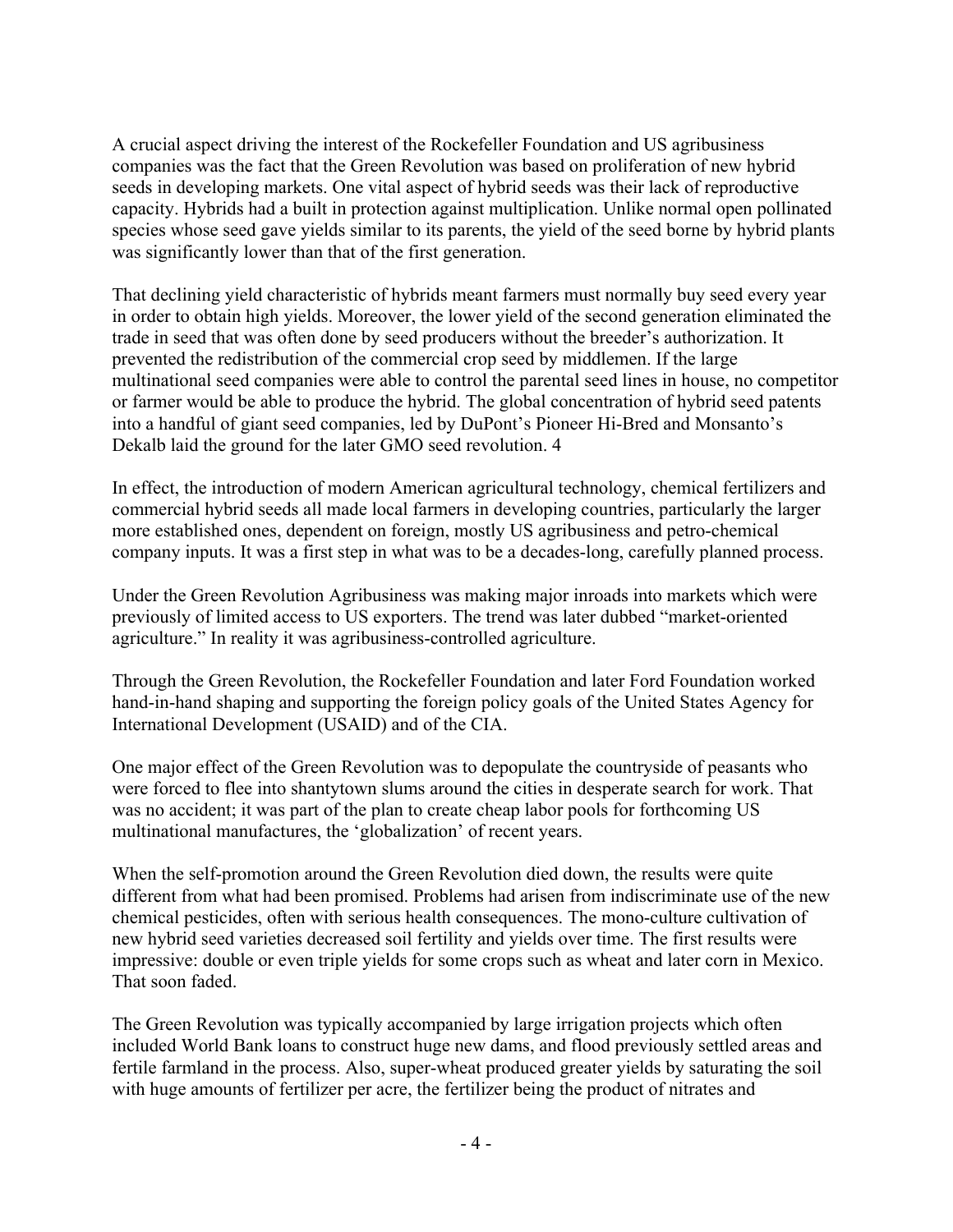petroleum, commodities controlled by the Rockefeller-dominated Seven Sisters major oil companies.

Huge quantities of herbicides and pesticides were also used, creating additional markets for the oil and chemical giants. As one analyst put it, in effect, the Green Revolution was merely a chemical revolution. At no point could developing nations pay for the huge amounts of chemical fertilizers and pesticides. They would get the credit courtesy of the World Bank and special loans by Chase Bank and other large New York banks, backed by US Government guarantees.

Applied in a large number of developing countries, those loans went mostly to the large landowners. For the smaller peasants the situation worked differently. Small peasant farmers could not afford the chemical and other modern inputs and had to borrow money.

Initially various government programs tried to provide some loans to farmers so that they could purchase seeds and fertilizers. Farmers who could not participate in this kind of program had to borrow from the private sector. Because of the exorbitant interest rates for informal loans, many small farmers did not even get the benefits of the initial higher yields. After harvest, they had to sell most if not all of their produce to pay off loans and interest. They became dependent on money-lenders and traders and often lost their land. Even with soft loans from government agencies, growing subsistence crops gave way to the production of cash crops.5

Since decades the same interests including the Rockefeller Foundation which backed the initial Green Revolution, have worked to promote a second 'Gene Revolution' as Rockefeller Foundation President Gordon Conway termed it several years ago, the spread of industrial agriculture and commercial inputs including GMO patented seeds.

## **Gates, Rockefeller and a Green Revolution in Africa**

With the true background of the 1950's Rockefeller Foundation Green Revolution clear in mind, it becomes especially curious that the same Rockefeller Foundation along with the Gates Foundation which are now investing millions of dollars in preserving every seed against a possible "doomsday" scenario are also investing millions in a project called The Alliance for a Green Revolution in Africa.

AGRA, as it calls itself, is an alliance again with the same Rockefeller Foundation which created the "Gene Revolution." A look at the AGRA Board of Directors confirms this.

It includes none other than former UN Secretary General Kofi Annan as chairman. In his acceptance speech in a World Economic Forum event in Cape Town South Africa in June 2007, Kofi Annan stated, 'I accept this challenge with gratitude to the Rockefeller Foundation, the Bill & Melinda Gates Foundation, and all others who support our African campaign.'

In addition the AGRA board numbers a South African, Strive Masiyiwa who is a Trustee of the Rockefeller Foundation. It includes Sylvia M. Mathews of the Bill & Melinda Gates Foundation; Mamphela Ramphele, former Managing Director of the World Bank (2000 – 2006); Rajiv J. Shah of the Gates Foundation; Nadya K. Shmavonian of the Rockefeller Foundation; Roy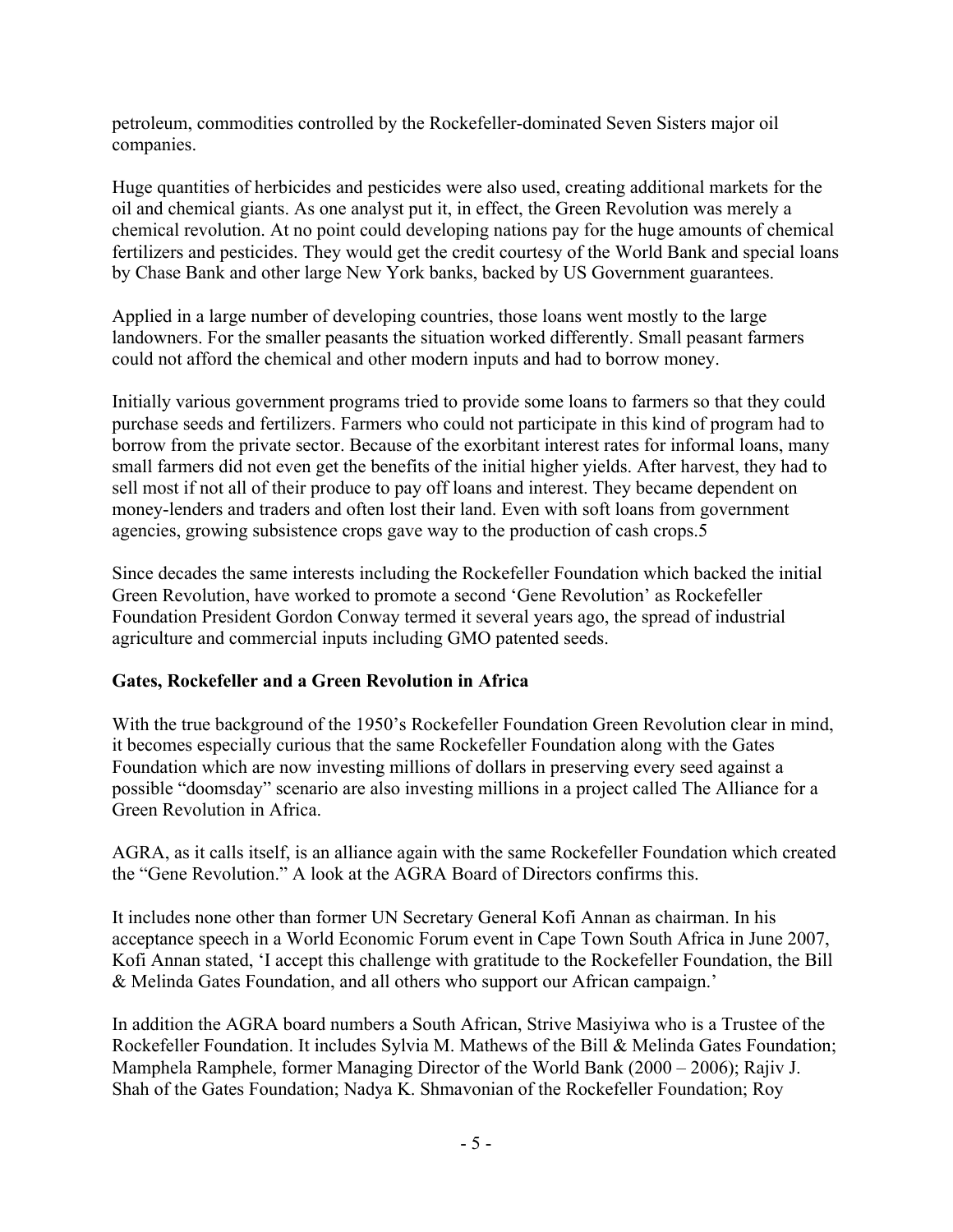Steiner of the Gates Foundation. In addition, an Alliance for AGRA includes Gary Toenniessen the Managing Director of the Rockefeller Foundation and Akinwumi Adesina, Associate Director, Rockefeller Foundation.

To fill out the lineup, the Programmes for AGRA includes Peter Matlon, Managing Director, Rockefeller Foundation; Joseph De Vries, Director of the Programme for Africa's Seed Systems and Associate Director, Rockefeller foundation; Akinwumi Adesina, Associate Director, Rockefeller Foundation. Like the old failed Green Revolution in India and Mexico, the new Africa Green Revolution is clearly a high priority of the Rockefeller Foundation.

While to date they are keeping a low profile, Monsanto and the major GMO agribusiness giants are believed at the heart of using Kofi Annan's AGRA to spread their patented GMO seeds across Africa under the deceptive label, 'bio-technology,' the new euphemism for genetically engineered patented seeds. To date South Africa is the only African country permitting legal planting of GMO crops. In 2003 Burkina Faso authorized GMO trials. In 2005 Kofi Annan's Ghana drafted bio-safety legislation and key officials expressed their intentions to pursue research into GMO crops.

Africa is the next target in the US-government campaign to spread GMO worldwide. Its rich soils make it an ideal candidate. Not surprisingly many African governments suspect the worst from the GMO sponsors as a multitude of genetic engineering and biosafety projects have been initiated in Africa, with the aim of introducing GMOs into Africa's agricultural systems. These include sponsorships offered by the US government to train African scientists in genetic engineering in the US, biosafety projects funded by the United States Agency for International Development (USAID) and the World Bank; GMO research involving African indigenous food crops.

The Rockefeller Foundation has been working for years to promote, largely without success, projects to introduce GMOs into the fields of Africa. They have backed research that supports the applicability of GMO cotton in the Makhathini Flats in South Africa.

Monsanto, who has a strong foothold in South Africa's seed industry, both GMO and hybrid, has conceived of an ingenious smallholders' programme known as the 'Seeds of Hope' Campaign, which is introducing a green revolution package to small scale poor farmers, followed, of course, by Monsanto's patented GMO seeds. 6

Syngenta AG of Switzerland, one of the 'Four Horsemen of the GMO Apocalypse' is pouring millions of dollars into a new greenhouse facility in Nairobi, to develop GMO insect resistant maize. Syngenta is a part of CGIAR as well.7

## **Move on to Svalbard**

Now is it simply philosophical sloppiness? What leads the Gates and Rockefeller foundations to at one and the same time to back proliferation of patented and soon-to-be Terminator patented seeds across Africa, a process which, as it has in every other place on earth, destroys the plant seed varieties as monoculture industrialized agribusiness is introduced? At the same time they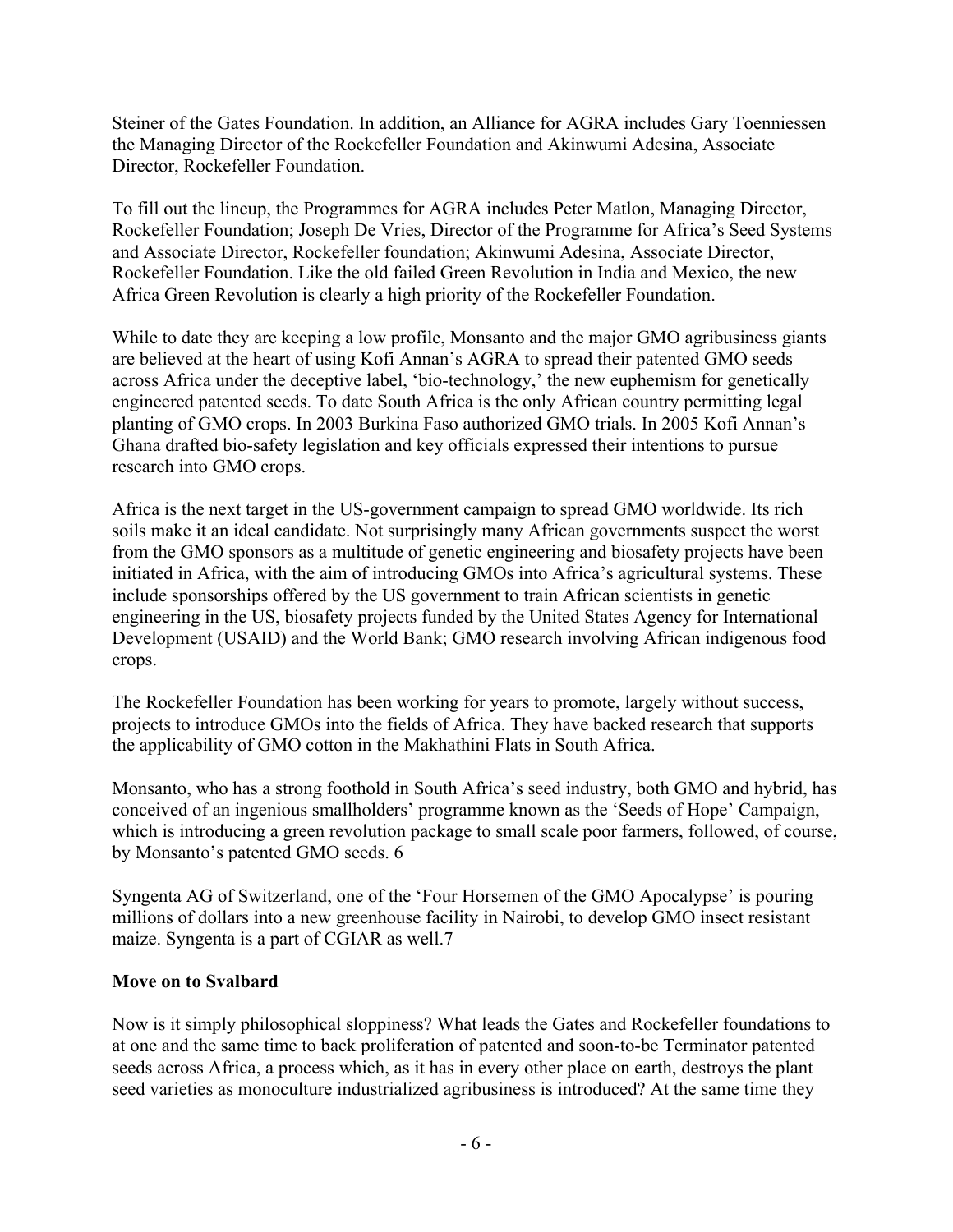invest tens of millions of dollars to preserve every seed variety known in a bomb-proof doomsday vault near the remote Arctic Circle 'so that crop diversity can be conserved for the future' to restate their official release?

It is no accident that the Rockefeller and Gates foundations are teaming up to push a GMO-style Green Revolution in Africa at the same time they are quietly financing the 'doomsday seed vault' on Svalbard. The GMO agribusiness giants are up to their ears in the Svalbard project.

Indeed, the entire Svalbard enterprise and the people involved call up the worst catastrophe images of the Michael Crichton bestseller, Andromeda Strain, a sci-fi thriller where a deadly disease of extraterrestrial origin causes rapid, fatal clotting of the blood threatening the entire human species. In Svalbard, the future world's most secure seed repository will be guarded by the policemen of the GMO Green Revolution–the Rockefeller and Gates Foundations, Syngenta, DuPont and CGIAR.

The Svalbard project will be run by an organization called the Global Crop Diversity Trust (GCDT). Who are they to hold such an awesome trust over the planet's entire seed varieties? The GCDT was founded by the United Nations Food and Agriculture Organisation (FAO) and Bioversity International (formerly the International Plant Genetic Research Institute), an offshoot of the CGIAR.

The Global Crop Diversity Trust is based in Rome. Its Board is chaired by Margaret Catley-Carlson a Canadian also on the advisory board of Group Suez Lyonnaise des Eaux, one of the world's largest private water companies. Catley-Carlson was also president until 1998 of the New York-based Population Council, John D. Rockefeller's population reduction organization, set up in 1952 to advance the Rockefeller family's eugenics program under the cover of promoting "family planning," birth control devices, sterilization and "population control" in developing countries.

Other GCDT board members include former Bank of America executive presently head of the Hollywood DreamWorks Animation, Lewis Coleman. Coleman is also the lead Board Director of Northrup Grumman Corporation, one of America's largest military industry Pentagon contractors.

Jorio Dauster (Brazil) is also Board Chairman of Brasil Ecodiesel. He is a former Ambassador of Brazil to the European Union, and Chief Negotiator of Brazil's foreign debt for the Ministry of Finance. Dauster has also served as President of the Brazilian Coffee Institute and as Coordinator of the Project for the Modernization of Brazil's Patent System, which involves legalizing patents on seeds which are genetically modified, something until recently forbidden by Brazil's laws.

Cary Fowler is the Trust's Executive Director. Fowler was Professor and Director of Research in the Department for International Environment & Development Studies at the Norwegian University of Life Sciences. He was also a Senior Advisor to the Director General of Bioversity International. There he represented the Future Harvest Centres of the Consultative Group on International Agricultural Research (CGIAR) in negotiations on the International Treaty on Plant Genetic Resources. In the 1990s, he headed the International Program on Plant Genetic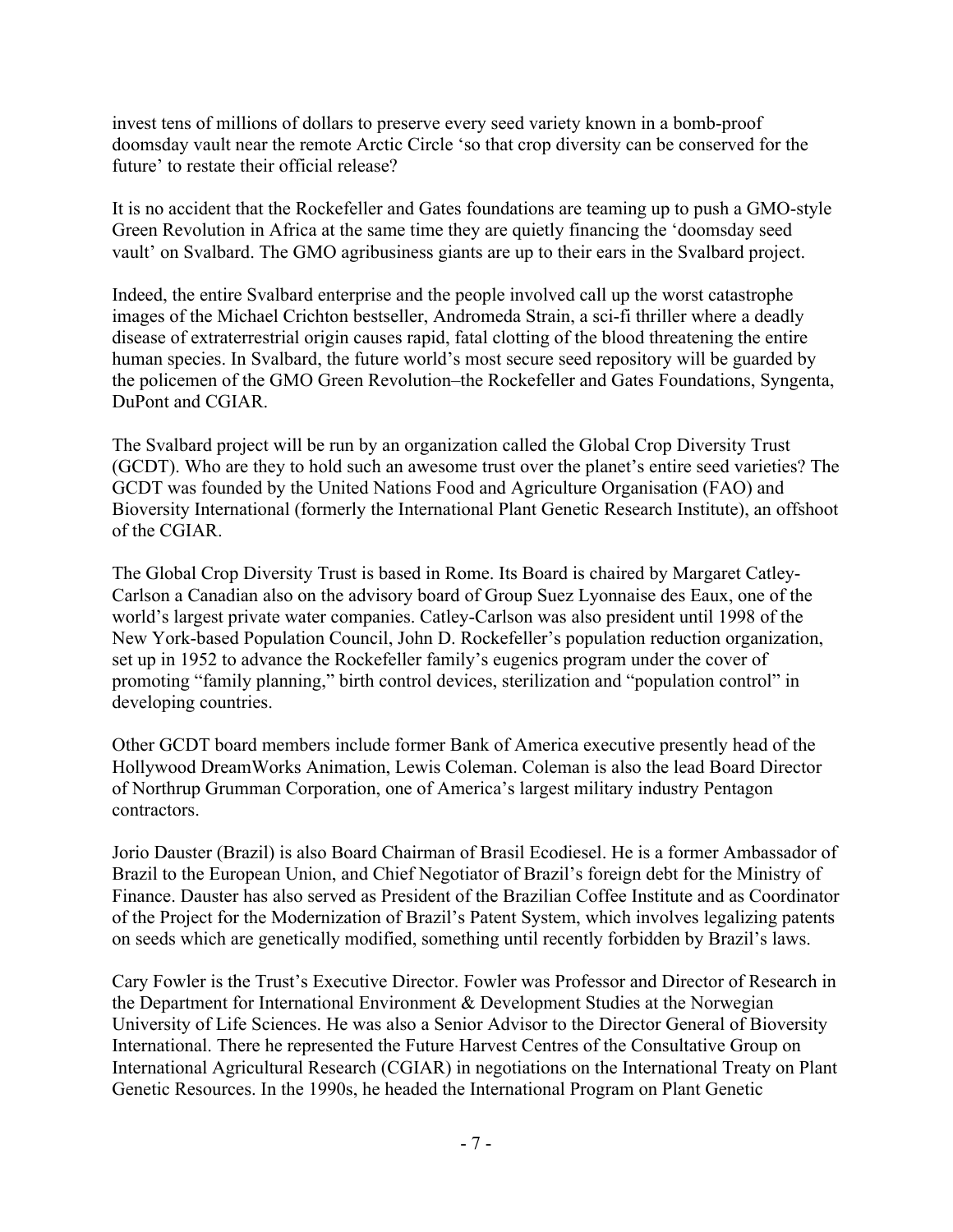Resources at the FAO. He drafted and supervised negotiations of FAO's Global Plan of Action for Plant Genetic Resources, adopted by 150 countries in 1996. He is a past-member of the National Plant Genetic Resources Board of the US and the Board of Trustees of the International Maize and Wheat Improvement Center in Mexico, another Rockefeller Foundation and CGIAR project.

GCDT board member Dr. Mangala Rai of India is the Secretary of India's Department of Agricultural Research and Education (DARE), and Director General of the Indian Council for Agricultural Research (ICAR). He is also a Board Member of the Rockefeller Foundation's International Rice Research Institute (IRRI), which promoted the world's first major GMO experiment, the much-hyped 'Golden Rice' which proved a failure. Rai has served as Board Member for CIMMYT (International Maize and Wheat Improvement Center), and a Member of the Executive Council of the CGIAR.

Global Crop Diversity Trust Donors or financial angels include as well, in the words of the Humphrey Bogart Casablanca classic, 'all the usual suspects.' As well as the Rockefeller and Gates Foundations, the Donors include GMO giants DuPont-Pioneer Hi-Bred, Syngenta of Basle Switzerland, CGIAR and the State Department's energetically pro-GMO agency for development aid, USAID. Indeed it seems we have the GMO and population reduction foxes guarding the hen-house of mankind, the global seed diversity store in Svalbard. 8

## **Why now Svalbard?**

We can legitimately ask why Bill Gates and the Rockefeller Foundation along with the major genetic engineering agribusiness giants such as DuPont and Syngenta, along with CGIAR are building the Doomsday Seed Vault in the Arctic.

Who uses such a seed bank in the first place? Plant breeders and researchers are the major users of gene banks. Today's largest plant breeders are Monsanto, DuPont, Syngenta and Dow Chemical, the global plant-patenting GMO giants. Since early in 2007 Monsanto holds world patent rights together with the United States Government for plant so-called 'Terminator' or Genetic Use Restriction Technology (GURT). Terminator is an ominous technology by which a patented commercial seed commits 'suicide' after one harvest. Control by private seed companies is total. Such control and power over the food chain has never before in the history of mankind existed.

This clever genetically engineered terminator trait forces farmers to return every year to Monsanto or other GMO seed suppliers to get new seeds for rice, soybeans, corn, wheat whatever major crops they need to feed their population. If broadly introduced around the world, it could within perhaps a decade or so make the world's majority of food producers new feudal serfs in bondage to three or four giant seed companies such as Monsanto or DuPont or Dow Chemical.

That, of course, could also open the door to have those private companies, perhaps under orders from their host government, Washington, deny seeds to one or another developing country whose politics happened to go against Washington's. Those who say 'It can't happen here'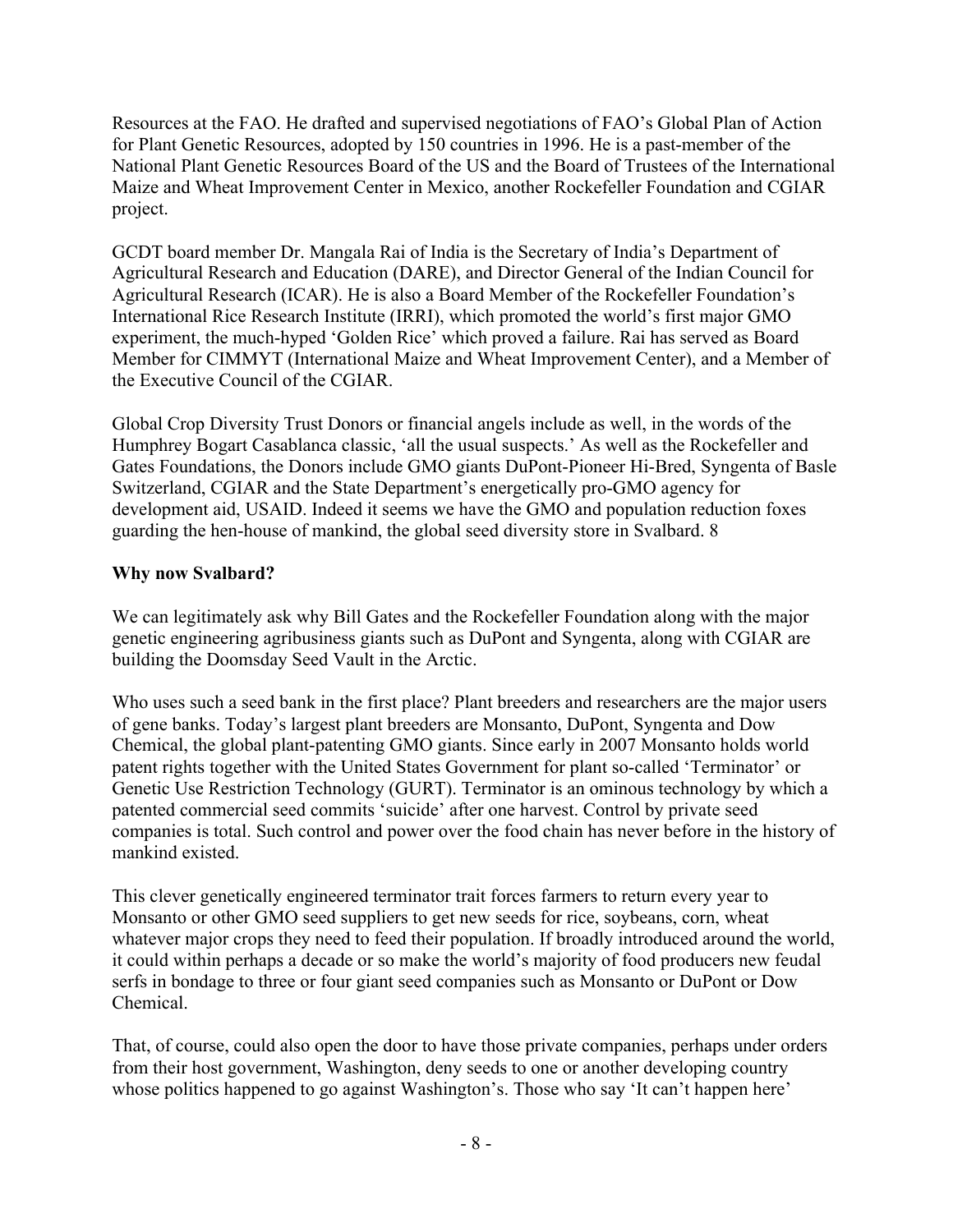should look more closely at current global events. The mere existence of that concentration of power in three or four private US-based agribusiness giants is grounds for legally banning all GMO crops even were their harvest gains real, which they manifestly are not.

These private companies, Monsanto, DuPont, Dow Chemical hardly have an unsullied record in terms of stewardship of human life. They developed and proliferated such innovations as dioxin, PCBs, Agent Orange. They covered up for decades clear evidence of carcinogenic and other severe human health consequences of use of the toxic chemicals. They have buried serious scientific reports that the world's most widespread herbicide, glyphosate, the essential ingredient in Monsanto's Roundup herbicide that is tied to purchase of most Monsanto genetically engineered seeds, is toxic when it seeps into drinking water.9 Denmark banned glyphosate in 2003 when it confirmed it has contaminated the country's groundwater.10

The diversity stored in seed gene banks is the raw material for plant breeding and for a great deal of basic biological research. Several hundred thousand samples are distributed annually for such purposes. The UN's FAO lists some 1400 seed banks around the world, the largest being held by the United States Government. Other large banks are held by China, Russia, Japan, India, South Korea, Germany and Canada in descending order of size. In addition, CGIAR operates a chain of seed banks in select centers around the world.

CGIAR, set up in 1972 by the Rockefeller Foundation and Ford Foundation to spread their Green Revolution agribusiness model, controls most of the private seed banks from the Philippines to Syria to Kenya. In all these present seed banks hold more than six and a half million seed varieties, almost two million of which are 'distinct.' Svalbard's Doomsday Vault will have a capacity to house four and a half million different seeds.

## **GMO as a weapon of biowarfare?**

Now we come to the heart of the danger and the potential for misuse inherent in the Svalbard project of Bill Gates and the Rockefeller foundation. Can the development of patented seeds for most of the world's major sustenance crops such as rice, corn, wheat, and feed grains such as soybeans ultimately be used in a horrible form of biological warfare?

The explicit aim of the eugenics lobby funded by wealthy elite families such as Rockefeller, Carnegie, Harriman and others since the 1920's, has embodied what they termed 'negative eugenics,' the systematic killing off of undesired bloodlines. Margaret Sanger, a rabid eugenicist, the founder of Planned Parenthood International and an intimate of the Rockefeller family, created something called The Negro Project in 1939, based in Harlem, which as she confided in a letter to a friend, was all about the fact that, as she put it, 'we want to exterminate the Negro population.' 11

A small California biotech company, Epicyte, in 2001 announced the development of genetically engineered corn which contained a spermicide which made the semen of men who ate it sterile. At the time Epicyte had a joint venture agreement to spread its technology with DuPont and Syngenta, two of the sponsors of the Svalbard Doomsday Seed Vault. Epicyte was since acquired by a North Carolina biotech company. Astonishing to learn was that Epicyte had developed its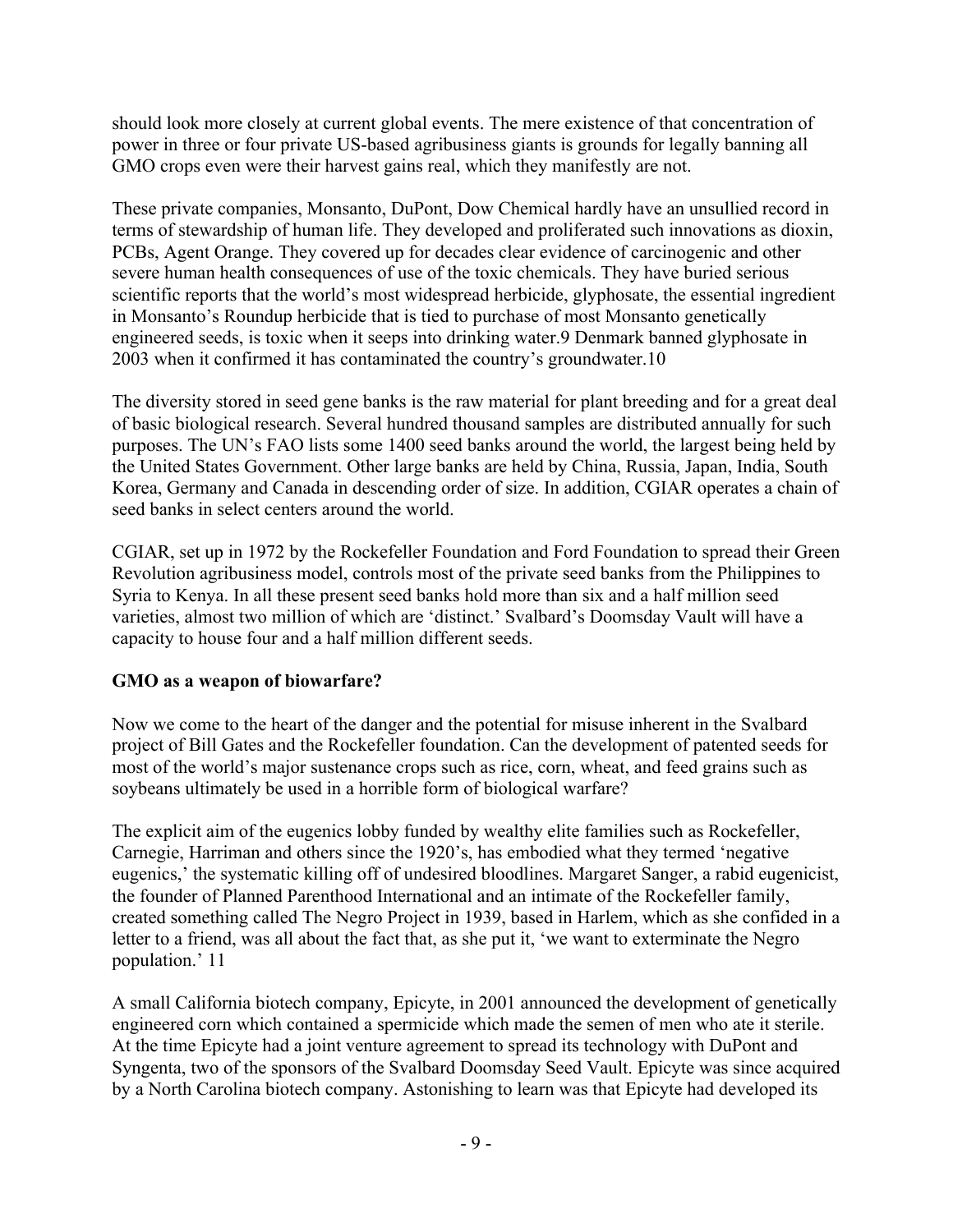spermicidal GMO corn with research funds from the US Department of Agriculture, the same USDA which, despite worldwide opposition, continued to finance the development of Terminator technology, now held by Monsanto.

In the 1990's the UN's World Health Organization launched a campaign to vaccinate millions of women in Nicaragua, Mexico and the Philippines between the ages of 15 and 45, allegedly against Tentanus, a sickness arising from such things as stepping on a rusty nail. The vaccine was not given to men or boys, despite the fact they are presumably equally liable to step on rusty nails as women.

Because of that curious anomaly, Comite Pro Vida de Mexico, a Roman Catholic lay organization became suspicious and had vaccine samples tested. The tests revealed that the Tetanus vaccine being spread by the WHO only to women of child-bearing age contained human Chorionic Gonadotrophin or hCG, a natural hormone which when combined with a tetanus toxoid carrier stimulated antibodies rendering a woman incapable of maintaining a pregnancy. None of the women vaccinated were told.

It later came out that the Rockefeller Foundation along with the Rockefeller's Population Council, the World Bank (home to CGIAR), and the United States' National Institutes of Health had been involved in a 20-year-long project begun in 1972 to develop the concealed abortion vaccine with a tetanus carrier for WHO. In addition, the Government of Norway, the host to the Svalbard Doomsday Seed Vault, donated \$41 million to develop the special abortive Tetanus vaccine. 12

Is it a coincidence that these same organizations, from Norway to the Rockefeller Foundation to the World Bank are also involved in the Svalbard seed bank project? According to Prof. Francis Boyle who drafted the Biological Weapons Anti-Terrorism Act of 1989 enacted by the US Congress, the Pentagon is 'now gearing up to fight and win biological warfare' as part of two Bush national strategy directives adopted, he notes, 'without public knowledge and review' in 2002. Boyle adds that in 2001-2004 alone the US Federal Government spent \$14.5 billion for civilian bio-warfare-related work, a staggering sum.

Rutgers University biologist Richard Ebright estimates that over 300 scientific institutions and some 12,000 individuals in the USA today have access to pathogens suitable for biowarfare. Alone there are 497 US Government NIH grants for research into infectious diseases with biowarfare potential. Of course this is being justified under the rubric of defending against possible terror attack as so much is today.

Many of the US Government dollars spent on biowarfare research involve genetic engineering. MIT biology professor Jonathan King says that the 'growing bio-terror programs represent a significant emerging danger to our own population.' King adds, 'while such programs are always called defensive, with biological weapons, defensive and offensive programs overlap almost completely.' 13

Time will tell whether, God Forbid, the Svalbard Doomsday Seed Bank of Bill Gates and the Rockefeller Foundation is part of another Final Solution, this involving the extinction of the Late, Great Planet Earth.